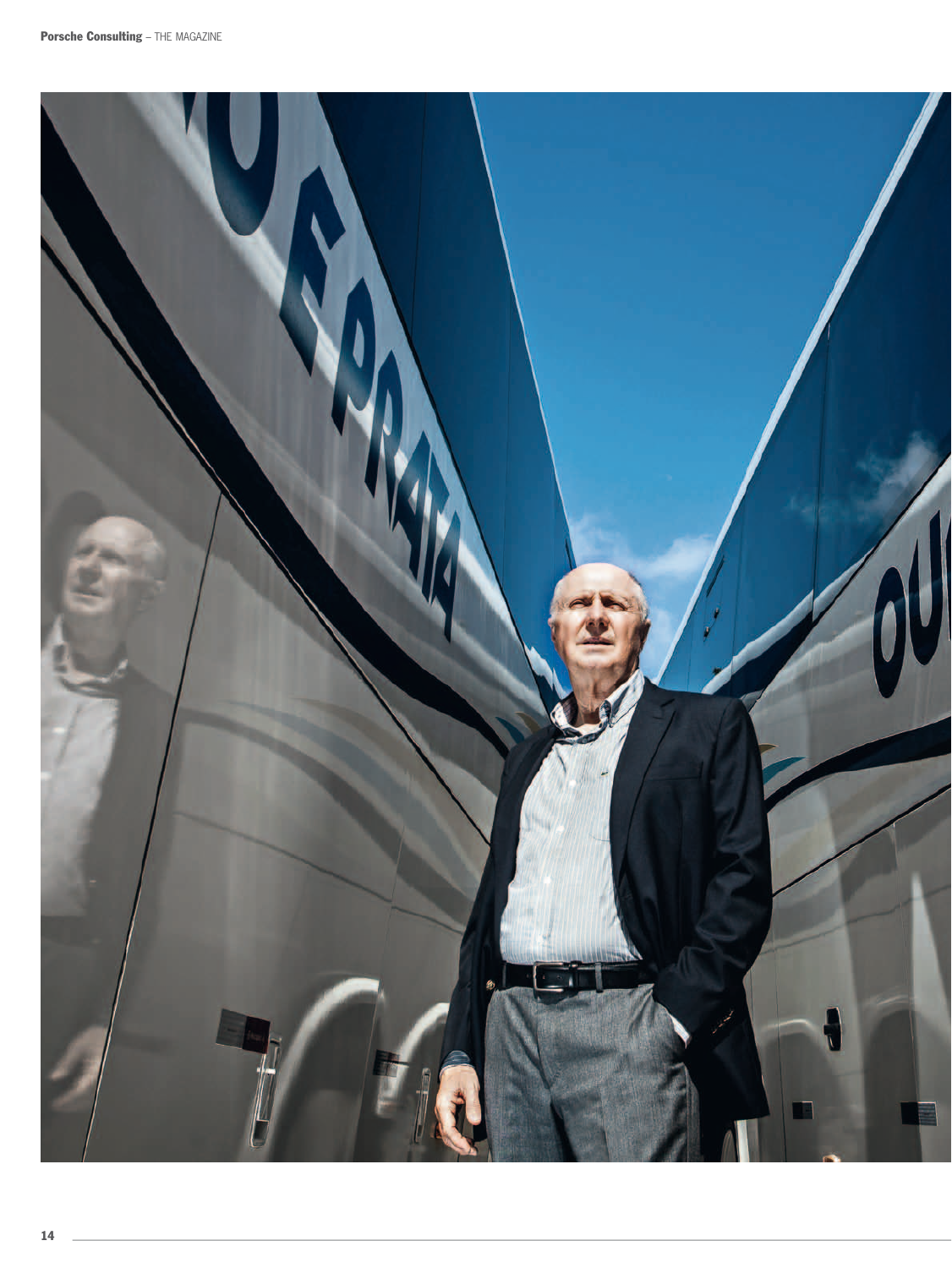Hugo Fleck, President with a mission:

# LUXURY BUS TRAVEL IN GOLD AND SILVER

Comfort, not crowding:

Ouro e Prata's service from Porto Alegre.

Maren Eitel  Raquel Cunha

O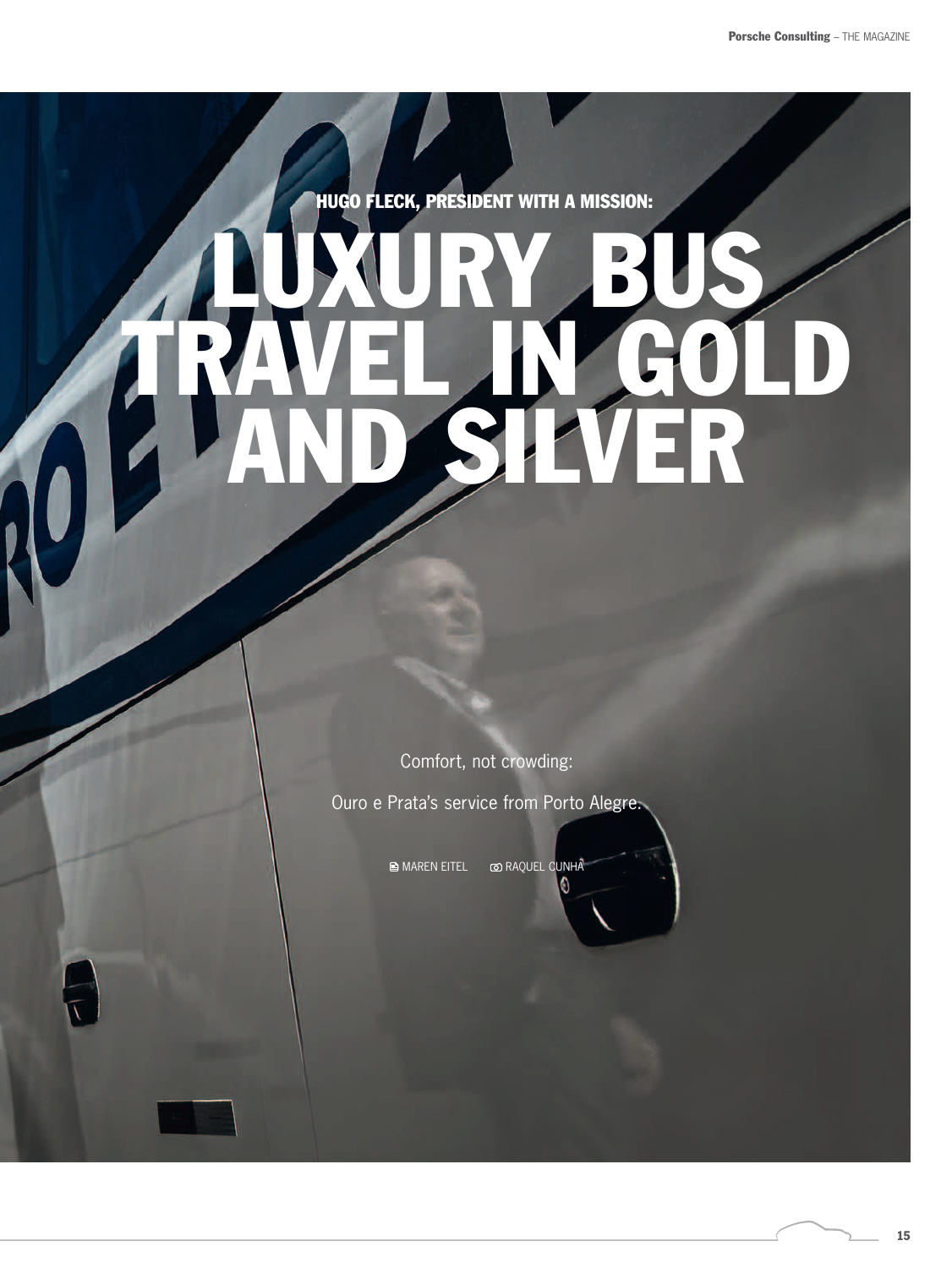

hat comes to mind when we think of long-distance bus travel? Long hours on the freeway, cramped quarters, stale air, and even old pieces of chewing gum on the uncomfortable seats. But those times are a thing of the past—at bus travel? Long hours on the freeway, cramped quarters, stale air, and even old pieces of chewing gum on the uncomfortable seats. But those times are a thing of the past—at least in some parts of are the simplest, safest, and most enjoyable way to cover long distances in Brazil," says the owner of the transport company known as Ouro e Prata—or "Gold and Silver." This brand is his mission. But more on that later.

Whereas in Germany the intercity bus market has been deregulated only since 2013, buses have provided the lion's share of long-distance travel in this Latin American country for decades. "Ninety percent of the Brazilian population uses this means of transportation," says Fleck. Ouro e Prata serves around 3.6 million people a year throughout Brazil. Buses are popular not only among those of limited means, but also among business travelers and the established middle class. What has long been a standard feature of air travel is also becoming more common on buses: the basic service consists of safe transportation from A to B, and passengers who place a higher priority on comfort can book additional services—similar to business or first class on planes. There is, however, one key difference: the various travel classes are not available on one and the same bus—instead, passengers choose among various types of vehicles.

## Luxury liners: reduced seating, maximum comfort

Luxury buses known as "Ônibus Executivo" offer the highest level of comfort. They have only 26 seats, which are especially wide and comfortable and allow passengers to recline completely. Onboard entertainment and meals are included. "Many of our customers use the bus as an office on wheels," explains Fleck. There are sockets for laptops at every seat plus high-speed Internet. Overnight travelers with Ouro e Prata arrive well rested at their destinations the next day—many tourists also save hotel costs by covering the distance to their next stop in their sleep.

The fact that a certain bus culture has developed in Brazil is related not only to the open quality often associated with Brazilian society. The country's infrastructure also does not offer any real alternatives. Its railway network is poorly developed, and airlines concentrate on connecting the state capitals of this vast nation. For other destinations and for distances of up to 500 kilometers, buses are often the best or even the only option. "Even car owners are starting to take buses more often," says Fleck. Buses are not only more economical, but also safer and easier. "Many roads are in miserable condition and there's a lot of congestion—it's not much fun if you're the one sitting behind the wheel." Brazilians are also becoming increasingly aware of environmental issues. Not to mention the fact that it's hard to beat the price of traveling by bus. For example, the trip of more than 500 kilometers from Porto Alegre to Santa Rosa near the Argentinean border costs between 35 and 65 dollars, depending on the bus category.